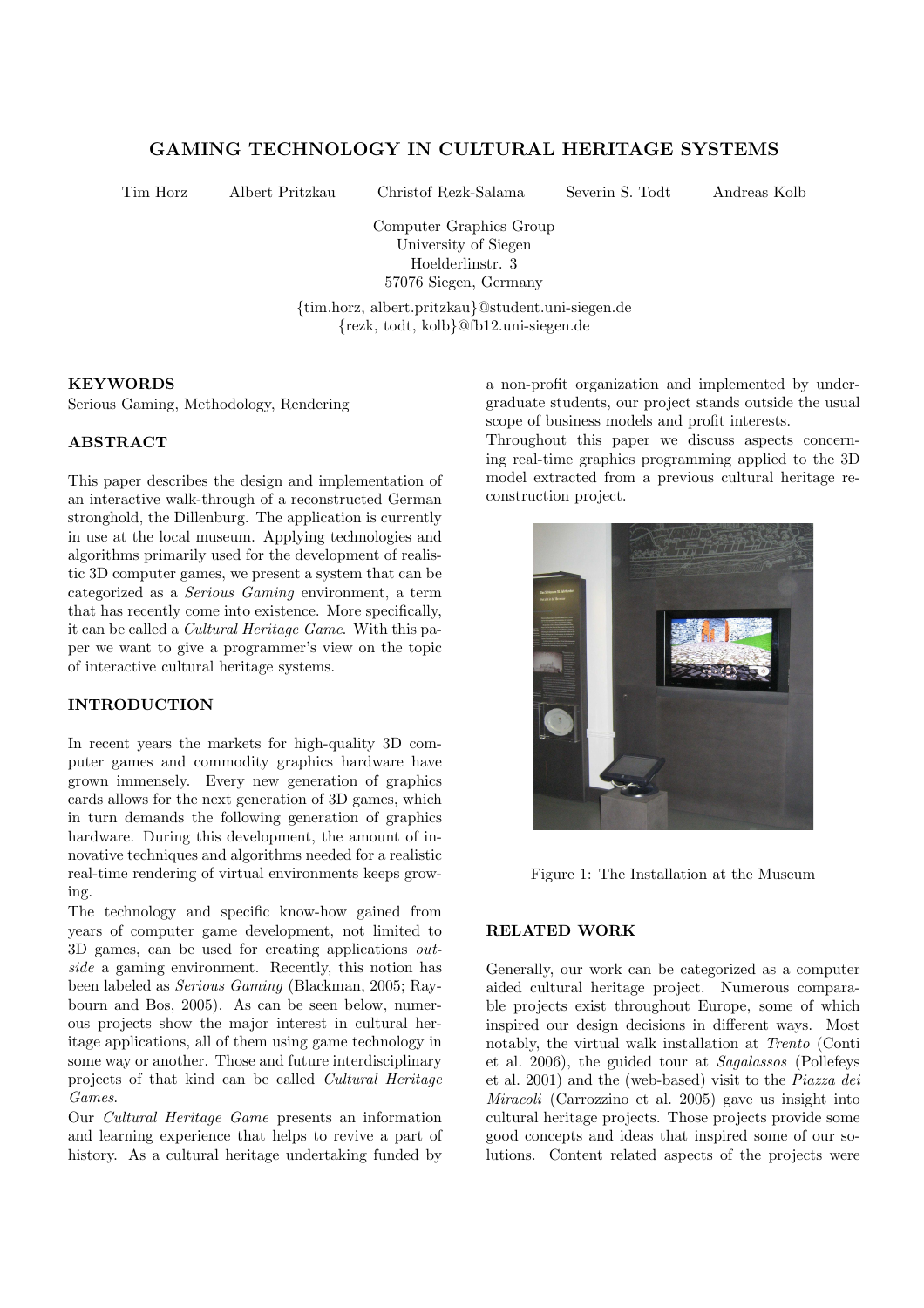not adapted, since our work is focused on the application of game technology to existing 3D cultural heritage content.

The starting point to our work was, in fact, a previous project, aiming at the virtual reconstruction of the long-gone German stronghold Dillenburg (Todt et al. 2007). The project yielded a detailed 3D model used to generate an off-line rendered documentary movie of the stronghold that was totally destroyed in 1760. The movie and some rendered flights around individual buildings can be viewed by visitors of the Museum Wilhelmsturm, located at the archaeological site of the Dillenburg stronghold. The multimedia installation is integrated seamlessly into the exhibition. Visitors can browse a DVD containing the available renderings using a touchscreen interface (see Figure 1). The ambitious project was inspired and funded by the local cultural heritage association (the Museumsverein Dillenburg). From this project, we use the reconstructed model to implement an interactive walk-through. For human-computer interaction we take advantage of the already present touchscreen interface and use it as the input device for the entire simulation.

# THE VIRTUAL MUSEUM

When creating a virtual museum application, most design decisions are determined by the setting, audience and objective of the corresponding exhibition.

In general, the heterogeneous audience of a museum, ranging from school classes to interested senior citizens, implies many options the system has to offer. For example, children might get uninterested if the simulation does not provide the visual quality that they are used to from modern computer games, while seniors might reject the notion of interactivity and prefer watching the original narrated movie rather than exploring the stronghold themselves. Furthermore, a good and easy means to navigate through the virtual environment is necessary, as well as an information system to present the most important and interesting facts about the site. Some of these aspects can be addressed by finding similar problems in computer game development, while others need a more tailored solution.

#### IMPLEMENTATION

Within the scope of this kind of project, it is not feasible to implement a custom game-engine from scratch. Since licensing a commercial game-engine was also not an option, we decided to combine various free and/or opensource software and adapted it to our needs. For the most important piece, the graphics engine, we chose the Ogre-3D-engine, after analyzing different open-source competitors. The Ogre engine convinced us with its ease-of-use, its extensibility and, equally important, the very active community that contributes to a wiki-

portal and a Q&A-forum. Through an extension called OgreNewt we have simple access to the functionality of the free Newton physics engine. Similarly, sound support is added via FMOD, and keyboard and mouse input is handled by the Open Input System (OIS). Direct access to the touchscreen is provided by the manufacturer Elo. As an embedded HTML-rendering component we use TerraInformatica's HTMLayout. Another plugin called WMvideo-Plugin, created and supported by the  $O$ qre community, enables the system to show movies on arbitrary surfaces. Figure 3 sketches the collaboration of all these APIs.



Figure 3: System Overview

#### Rendering

Nowadays, products that use real-time three-dimensional rendering, most notably computer games, have to meet a simple but challenging criterion: the consumers have to feel the rendering looks *good*, i.e. convincing and realistic. Being a subjective factor as it may, the perception of quality is the driving force in computer graphics technology, since visual quality is a selling point for each generation of graphics hardware. Reversely, consumers get used to better and better quality. If a product does not meet the visual standards the users have grown accustomed to, it may be disregarded completely. This notion can be especially observed with an important audience of cultural heritage sites: children and young adults. Any approach to a virtual museum has to meet this quality challenge. Therefore, we chose to apply a state-of-the art rendering technique to ensure the good looks of our simulation. When designing the system we also took advantage of high-end computer graphics hardware, an *nVidia GeForce 8800 GTX* with 756 MB of video memory.

The preceding reconstruction project mentioned above yielded a complex model of the Dillenburg stronghold, completely textured with decal maps, normal maps and gloss maps. An 8-minute flight around and inside the model was rendered off-line, using various global illumination and compositing techniques. With our interactive version we try to offer an equally impressive rendering of the same model in real-time. Due to the complexity of the Dillenburg model we use an environment map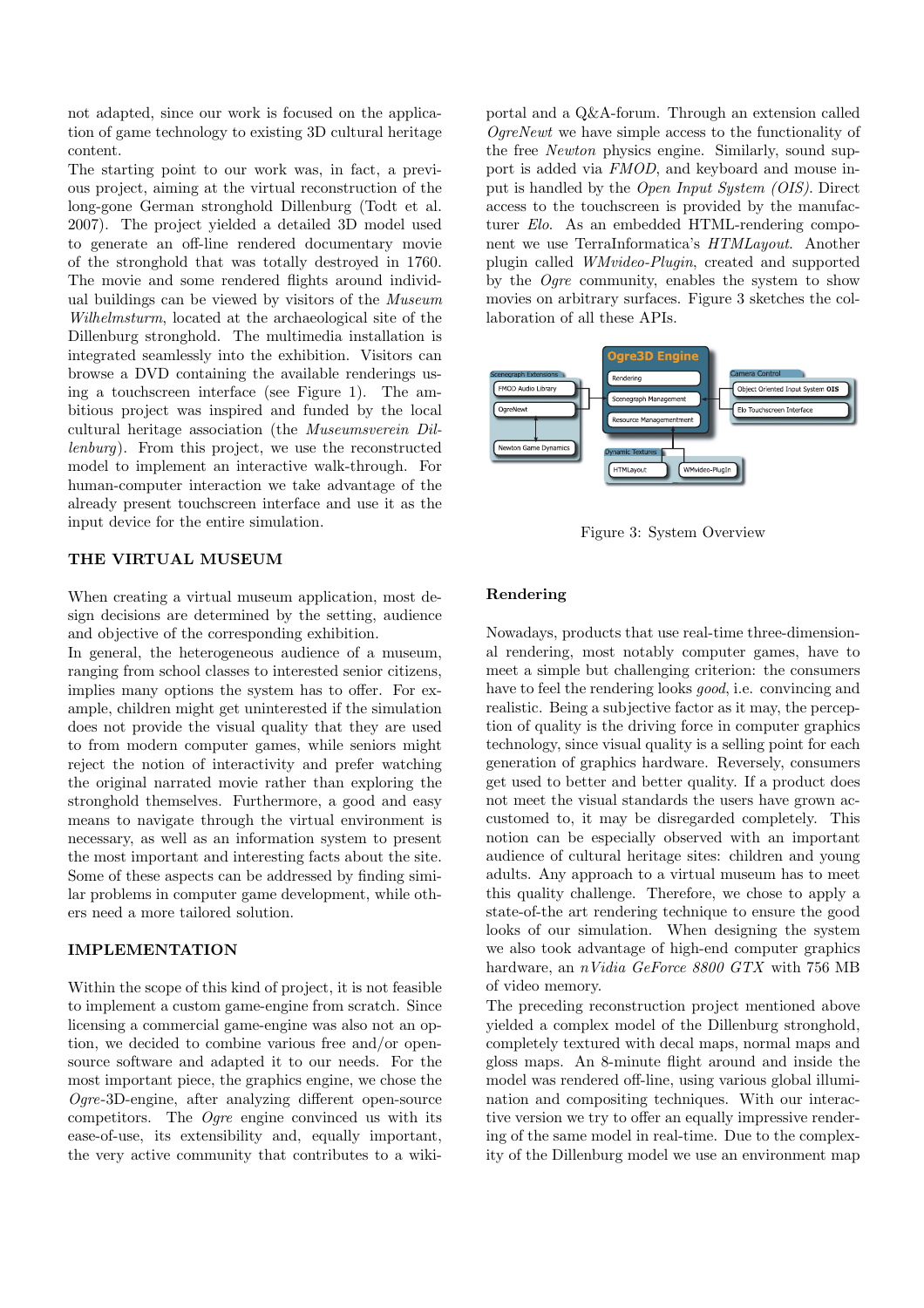

Figure 2: left: the Manor-house inside the Stronghold, right: Overview Map with Teleportation Points

(representing the sky) to light the entire scene, rather than using one or various point-light sources. However, traditional (even HDR) environment maps cannot be used for a complete and realistic real-time lighting of an object, as they only represent the light information for perfectly reflective surfaces. Prefiltered environment maps provide a powerful lighting and rendering approach to compete the challenge (Kautz and McCool 2000). This technique approximates glossy reflection with a set of cube maps generated from the original environment maps. Using ray casting techniques, the diffuse part of the lighting is precalculated and stored in an irradiance map. Likewise, a set of maps corresponding to different predefined specular lobes are generated. In the application, the information is combined on a per pixel basis using programmable graphics hardware as follows:

$$
I = K_d \cdot I_{irr} + K_s \cdot ((1 - g) \cdot I_{specLow} + g \cdot I_{specHigh}) \tag{1}
$$

In Equation 1 I is the final lighting for the pixel.  $K_d$ simply denotes the color value determined by the decal texture.  $I_{irr}$  corresponds to the diffuse term in the Phong illumination model and is determined by a texture lookup inside the irradiance environment map. The factor  $K_s$  represents the shininess of the material, passed to the graphics hardware as a uniform parameter. The specular term is approximated by the linear interpolation of two predefined specular lobes, denoted as  $I_{specLow}$  and  $I_{specHigh}$ . After experimenting with some values, we chose  $I_{specLow} = 20$  and  $I_{specHigh} = \infty$ , as they yield the best visual results. The interpolation value  $q$  is looked up inside the gloss-texture and is equivalent to the specular exponent of the Phong model. Note that to avoid a blueish touch on non-reflective surfaces (caused by the blue sky), we desaturate the irradiance value beforehand.

Realistic shadowing is achieved by a combination of two types of precalculated (baked) shadow-maps. On the one hand traditional baked shadows are used. On the other hand we generated ambient occlusion maps to improve realism and plasticity of the objects (Landis, 2002; Zhukov et al., 1998). As the original model had been created with  $Autodes_k^{\textcircled{B}}$  Maya<sup>®</sup>, we used the baking technique provided by this modeling software which allows textures containing lighting information to be created fast and easy. After the rendering process both the ambient occlusion and the shadow maps were combined into one texture. To ensure a high quality we decided to use one grayscale 1024x1024 pixel texture per building or wing of a building. With a total of 130 textures, the lightmaps for the entire reconstruction consume 130 MB of video memory. The shadowing information is combined with Equation 1 as follows:

$$
I_{shadowed} = s \cdot I \tag{2}
$$

Here, the factor s denotes a lookup inside the combined shadow and ambient occlusion map. Figure 4 shows the different textures used for rendering on the most prominent building of the site, the manor-house. Another screenhsot showing the same building inside the simulation can be seen in Figure 2, left.

#### Interaction

The creators of the Sagalassos project argue that offering a completely free walk through a virtual museum is not desirable, as users might not get to see all the important buildings or even get bored. Therefore, they only offer virtual guided tours to their reconstruction. Our system however allows the visitor to walk freely through the environment, while we address the inherent problems as well.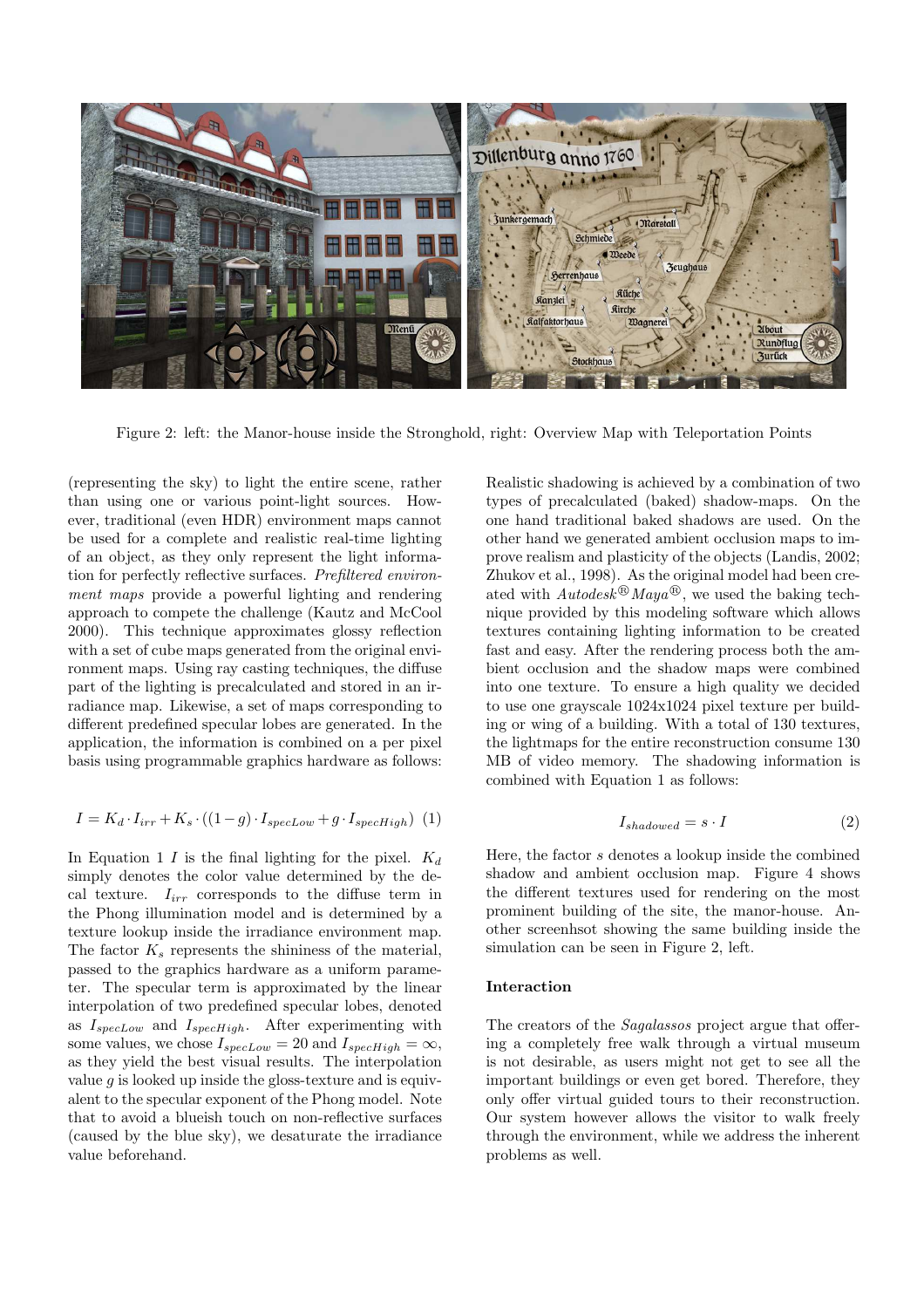

Figure 4: (a) Decal Map, (b), Combined Ambient Occlusion and Shadow Map, (c) Reflectivity (Gloss) Map, (d) Combined Result Illuminated by Prefiltered Environment Maps

An examination considering different input tools (e.g. keyboard and mouse, joystick, or a gamepad) led us to the decision to rely on the touch-screen monitor which was already part of the configuration. In contrast to other options as used in computer games it associates the visual experience and the navigational task in a manner best suited especially for the untrained user.

As for navigating through the virtual environment, we considered several strategies to account for visitors with gaming experience and unexperienced users alike. Finally, we devised two ways of interaction. Inspired by the keyboard-and-mouse input known from games, the camera can be moved by clicking on arrow symbols that control lateral and longitudinal motion as well as yaw and pitch, that way allowing complete freedom. This method of interaction is clearly targeted at more experienced users. Navigation is only limited by collision geometry, which is a sparse 3D model used for the collision detection by OgreNewt and the Newton physics engine.

The other method is based on a list of predefined viewpoints stored for each building. When the user points at a certain location on the screen, a camera-to-world ray and its intersection with the geometry is computed. If it hits a building, the system checks the associated list of predefined viewpoints and navigates to the one closest to the current position. Should the ray hit the ground, the camera simply moves to the indicated position. This approach allows the user to directly specify the building they want to examine, without getting distracted by the task of getting there on their own.

#### Supplemental Material

In any real museum, visitors need additional information, usually in the form of information plaques. A virtual environment has to offer some kind of information system as well.

The creators of the DentroTrento project describe a hotspot system that marks areas of interest inside their simulation. Likewise, our system allows content creators to place information panels at arbitrary world positions, but instead of only rendering some sort of hotspot icon the information is brought across directly inside the simulation: the information panels display freely configurable HTML content. That way users can easily obtain further information on the area they are looking at without changing into a different view (e.g. a menu). This is achieved by an HTML rendering extension to the Ogre 3D engine we developed, using TerraInformatica's free HTMLayout engine. The extension interprets HTML content and renders the result to a texture, which is then applied to the face of an information display inside the scene. The content can be handled in the same way known from any other browser, so when the visitor points to a hyperlink by touching the screen, the system opens the referred page and shows it on the information display. We also implemented basic support for augmenting the HTML content by video files. Note that those HTML-signposts have only one associated predefined viewpoint, which represents the optimal camera position needed to read and interact with the HTML content. When a user points to such a signpost, the mechanism described above will move the camera to that optimal position.



Figure 5: An HTML-signpost

# RESULTS AND CONCLUSION

It is important to find new ways of applying the specific know-how from computer games to different applications and to provide highest rendering quality and state-of-the-art interaction techniques to the field of Serious Gaming. Using a variety of 3D game related algorithms, techniques and third party software we developed a system that resembles basic structures of a computer game.

We solved the problems inherent in cultural heritage simulations by applying concepts that exist in countless computer games, e.g. the overview map and the arrow